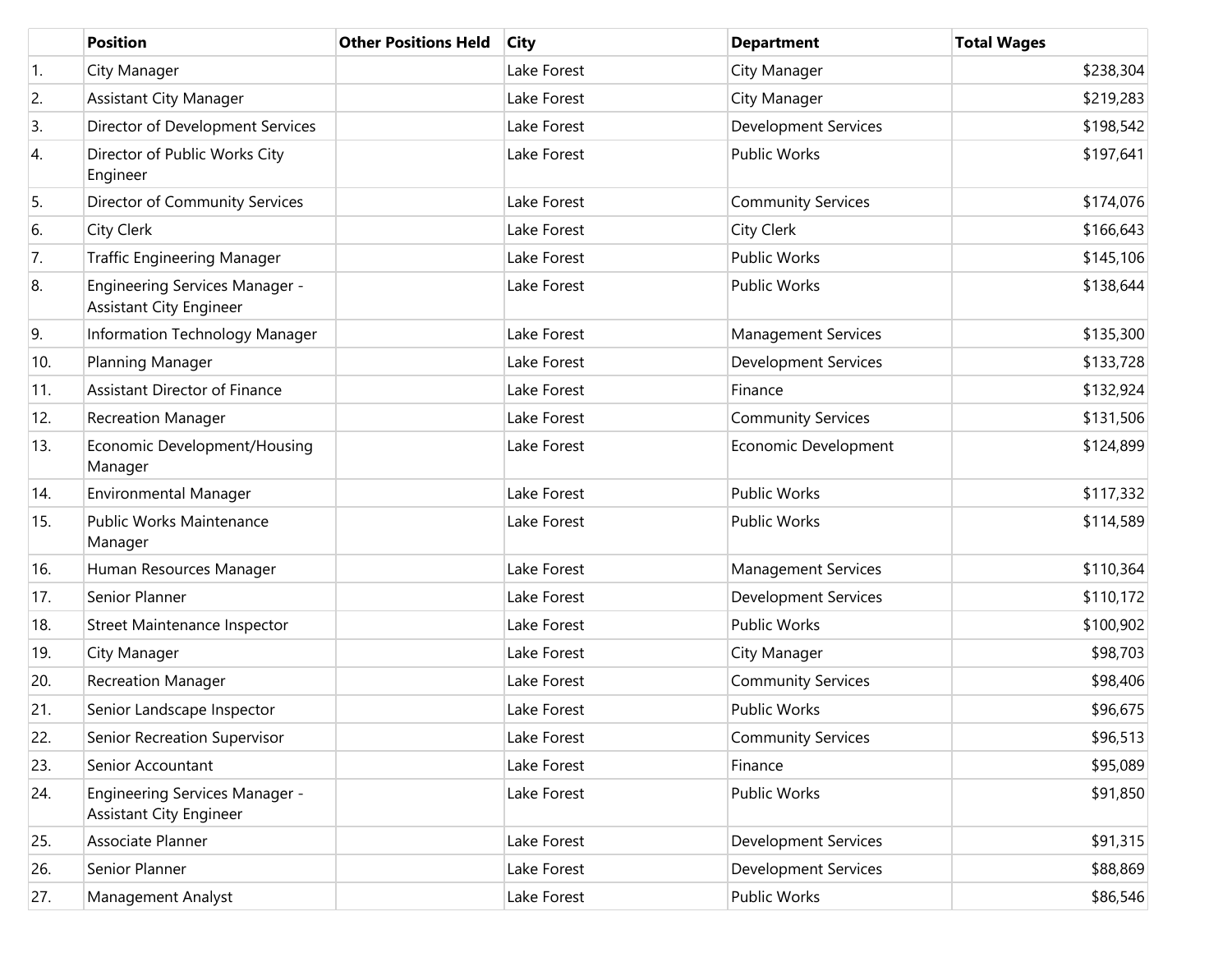| 28. | Public Safety Manager                    | Lake Forest | <b>Police Services</b>      | \$85,201 |
|-----|------------------------------------------|-------------|-----------------------------|----------|
| 29. | Code Enforcement Officer                 | Lake Forest | <b>Development Services</b> | \$83,739 |
| 30. | Code Enforcement Supervisor              | Lake Forest | <b>Development Services</b> | \$83,720 |
| 31. | Director of Management Services          | Lake Forest | Management Services         | \$82,076 |
| 32. | <b>Water Quality Inspector</b>           | Lake Forest | Public Works                | \$81,956 |
| 33. | Accountant                               | Lake Forest | Finance                     | \$80,615 |
| 34. | <b>GIS/Applications Analyst</b>          | Lake Forest | <b>Management Services</b>  | \$78,492 |
| 35. | Senior Management Analyst                | Lake Forest | Economic Development        | \$77,803 |
| 36. | Management Analyst                       | Lake Forest | Finance                     | \$77,588 |
| 37. | Economic Development/Housing<br>Manager  | Lake Forest | Economic Development        | \$76,325 |
| 38. | <b>Recreation Supervisor</b>             | Lake Forest | <b>Community Services</b>   | \$74,419 |
| 39. | <b>Assistant City Clerk</b>              | Lake Forest | City Clerk                  | \$73,673 |
| 40. | Senior Recreation Supervisor             | Lake Forest | <b>Community Services</b>   | \$73,603 |
| 41. | Landscape Inspector                      | Lake Forest | <b>Public Works</b>         | \$70,703 |
| 42. | <b>Recreation Supervisor</b>             | Lake Forest | <b>Community Services</b>   | \$69,520 |
| 43. | Senior Building Permit Technician        | Lake Forest | <b>Development Services</b> | \$69,011 |
| 44. | Management Aide                          | Lake Forest | <b>Public Works</b>         | \$68,029 |
| 45. | Management Assistant                     | Lake Forest | Public Works                | \$67,752 |
| 46. | <b>Executive Assistant</b>               | Lake Forest | City Manager                | \$67,573 |
| 47. | Community Preservation Technician        | Lake Forest | <b>Development Services</b> | \$66,677 |
| 48. | <b>Recreation Supervisor</b>             | Lake Forest | <b>Community Services</b>   | \$65,683 |
| 49. | <b>Facilities Maintenance Specialist</b> | Lake Forest | <b>Community Services</b>   | \$65,498 |
| 50. | Administrative Specialist                | Lake Forest | <b>Community Services</b>   | \$65,441 |
| 51. | Management Assistant                     | Lake Forest | City Manager                | \$62,988 |
| 52. | <b>Recreation Supervisor</b>             | Lake Forest | <b>Community Services</b>   | \$62,964 |
| 53. | <b>Assistant Planner</b>                 | Lake Forest | <b>Development Services</b> | \$62,658 |
| 54. | Management Analyst                       | Lake Forest | Economic Development        | \$61,894 |
| 55. | Records Specialist                       | Lake Forest | <b>City Clerk</b>           | \$61,393 |
| 56. | Code Enforcement Officer                 | Lake Forest | Development Services        | \$59,818 |
| 57. | Senior Accounting Technician             | Lake Forest | Finance                     | \$59,264 |
| 58. | Management Analyst                       | Lake Forest | <b>Management Services</b>  | \$58,400 |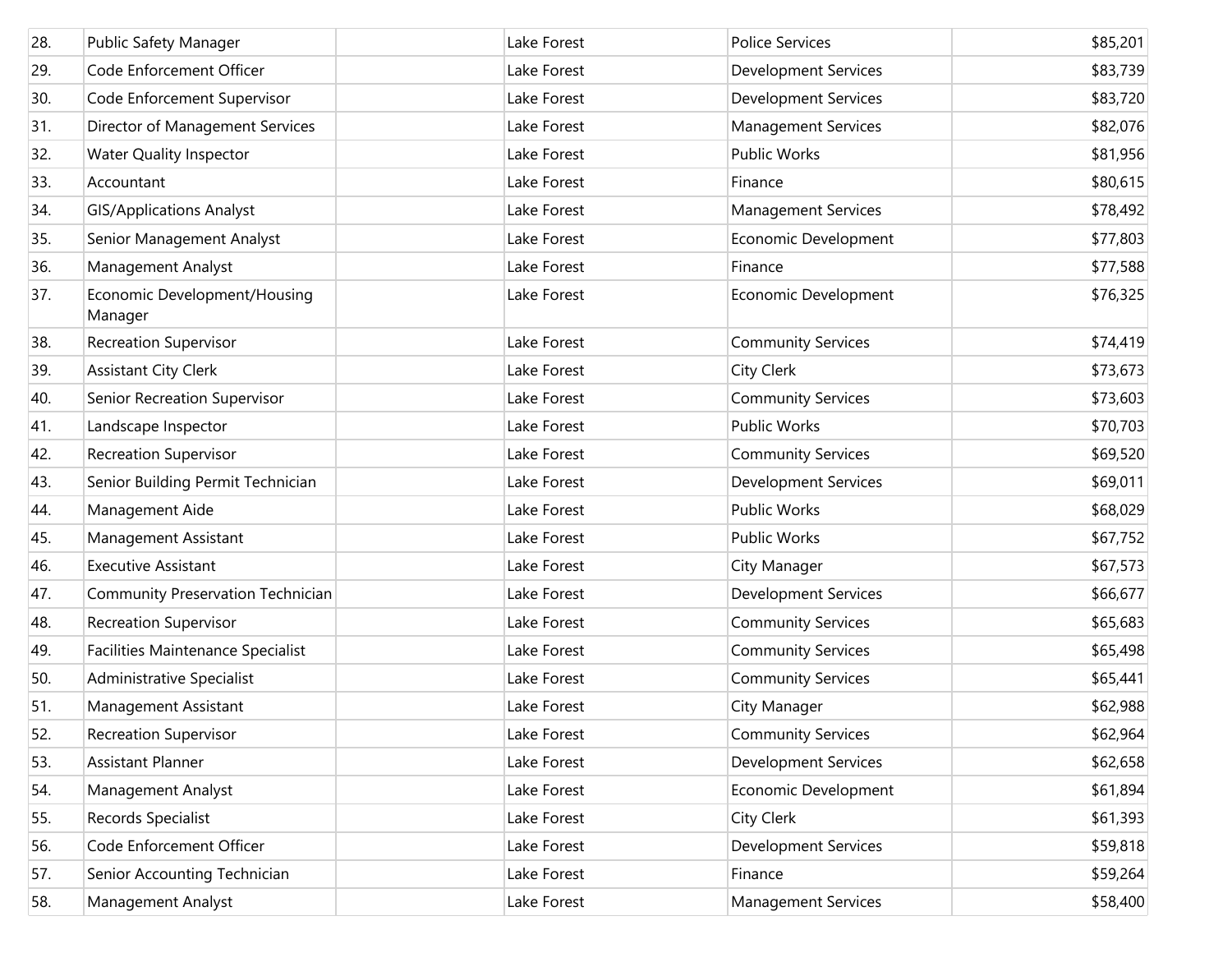| 59. | Administrative Specialist                    | Lake Forest | <b>City Clerk</b>           | \$57,665 |
|-----|----------------------------------------------|-------------|-----------------------------|----------|
| 60. | Accounting Technician                        | Lake Forest | Finance                     | \$52,261 |
| 61. | Management Analyst                           | Lake Forest | <b>Management Services</b>  | \$49,561 |
| 62. | <b>Recreation Coordinator</b>                | Lake Forest | <b>Community Services</b>   | \$38,811 |
| 63. | <b>Executive Assistant</b>                   | Lake Forest | City Manager                | \$34,479 |
| 64. | <b>Recreation Supervisor</b>                 | Lake Forest | <b>Community Services</b>   | \$33,338 |
| 65. | <b>Recreation Coordinator</b>                | Lake Forest | <b>Community Services</b>   | \$30,153 |
| 66. | <b>Public Relations Specialist</b>           | Lake Forest | <b>Management Services</b>  | \$27,980 |
| 67. | Administrative Specialist                    | Lake Forest | <b>Public Works</b>         | \$27,452 |
| 68. | Management Aide                              | Lake Forest | <b>Public Works</b>         | \$23,400 |
| 69. | Senior Office Specialist                     | Lake Forest | <b>City Clerk</b>           | \$22,313 |
| 70. | <b>Engineering Technician</b>                | Lake Forest | <b>Public Works</b>         | \$22,089 |
| 71. | Administrative Specialist                    | Lake Forest | <b>Public Works</b>         | \$22,012 |
| 72. | <b>Recreation Coordinator</b>                | Lake Forest | <b>Community Services</b>   | \$21,846 |
| 73. | <b>Recreation Coordinator</b>                | Lake Forest | <b>Community Services</b>   | \$21,309 |
| 74. | <b>Engineering Technician</b>                | Lake Forest | <b>Public Works</b>         | \$20,060 |
| 75. | <b>Recreation Coordinator</b>                | Lake Forest | <b>Community Services</b>   | \$20,016 |
| 76. | Senior Communications &<br>Marketing Analyst | Lake Forest | <b>Management Services</b>  | \$18,865 |
| 77. | <b>Recreation Specialist</b>                 | Lake Forest | <b>Community Services</b>   | \$16,984 |
| 78. | Principal Civil Engineer                     | Lake Forest | <b>Public Works</b>         | \$16,412 |
| 79. | Intern                                       | Lake Forest | Economic Development        | \$15,226 |
| 80. | <b>Recreation Specialist</b>                 | Lake Forest | <b>Community Services</b>   | \$15,079 |
| 81. | Senior Management Analyst                    | Lake Forest | <b>Police Services</b>      | \$14,805 |
| 82. | Senior Recreation Leader                     | Lake Forest | <b>Community Services</b>   | \$13,637 |
| 83. | Intern                                       | Lake Forest | Economic Development        | \$13,126 |
| 84. | Administrative Specialist                    | Lake Forest | <b>Development Services</b> | \$12,995 |
| 85. | Senior Recreation Leader                     | Lake Forest | <b>Community Services</b>   | \$12,515 |
| 86. | Intern                                       | Lake Forest | <b>Development Services</b> | \$12,389 |
| 87. | Senior Recreation Leader                     | Lake Forest | <b>Community Services</b>   | \$11,717 |
| 88. | Senior Recreation Leader                     | Lake Forest | <b>Community Services</b>   | \$11,509 |
| 89. | Recreation Coordinator                       | Lake Forest | <b>Community Services</b>   | \$11,383 |